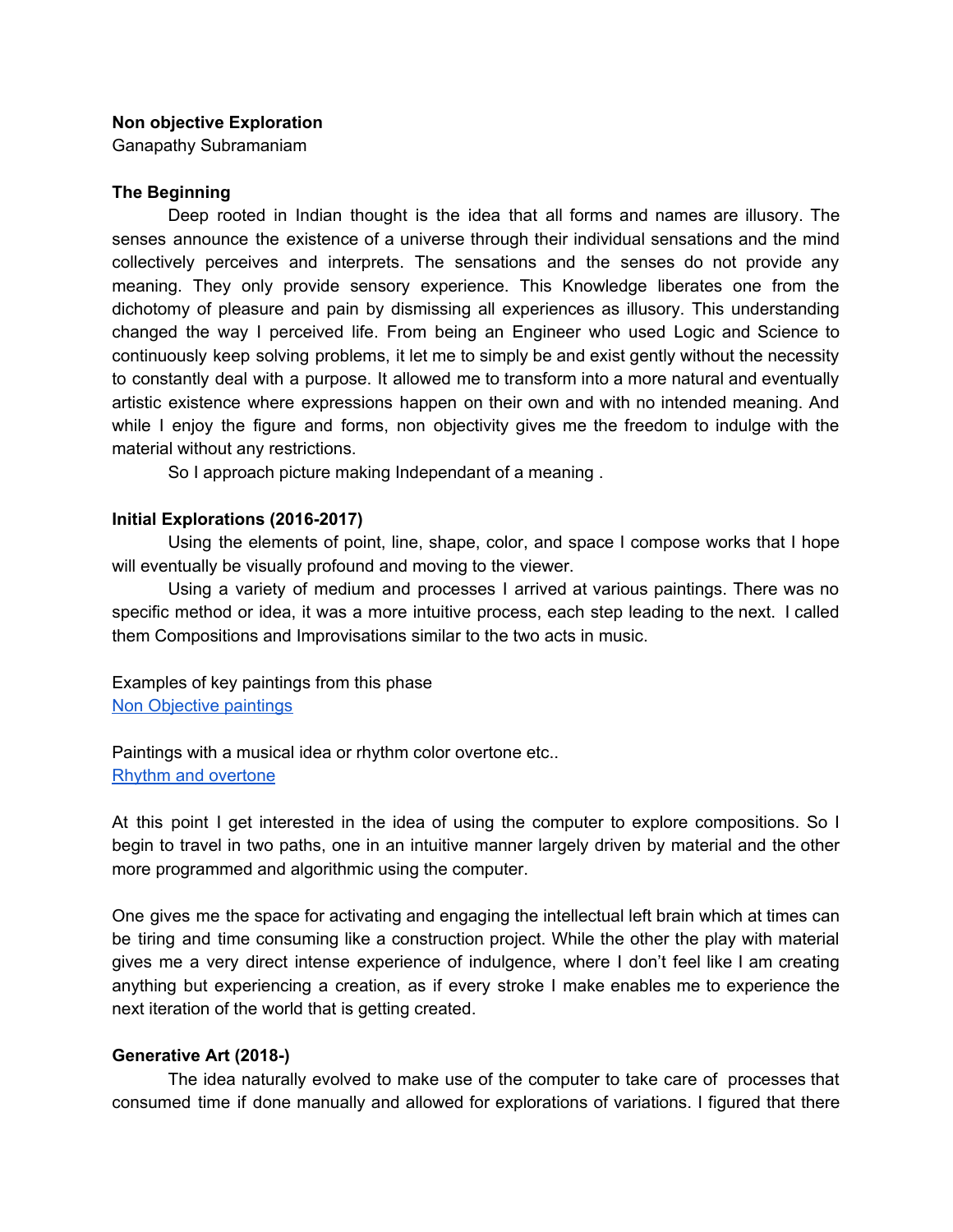are certain parts of the process that are creative and certain other simple labor. So I am exploring how this can be split between me and the computer. So I create non-trivial steps and make the computer perform these, and then I inspect the results and then further direct it to continue perform further steps.

### **Algorithmic (2018-)**

I approach generative art in a naive manner initially. Just play with the system to create something that is of interest.

#### **Shapes**

Initial attempts included creating shapes with randomly selected points and lines.

Shapes with 4, 5 and 6 vertices. And line width variations

Combined these linear output with a shape

Line as a melody, shapes and color as harmonic and rhythmic accompaniments. Color of melodic lines as timbre, transparency as resonance or reverberation

### **Random Walk**

I began with a modified version of the random walk algorithm. A random walk begins at a point is space, and the next step is determined through random selection of the 360 degrees that are possible around that point. A straightforward algorithm resulted in non interesting neutral pattern. So I modified the algorithm to travel longer distances on the vertical axis and less on the horizontal axis, this results in a painting made of 'strokes' in the vertical direction. I refined the algorithm to use Perlin Noise algorithm to create a random step that looks more natural and not totally chaotic.

I introduce color. Each "Stroke" is made up of several thousand "steps" of the random walk. for instance a single top down stroke could be made of 30,000 small "stippling" steps. And at end of such a stroke I make the computer change some aspect of the color such as Hue, value or saturation.

I introduce color palette. Instead of working out of a palette with all colors, I allow for specifying a palette and also a color hierarchy.

My idea is to make use of principles of art and parametrize them. In this, among other things I am influenced by Christopher Alexander's idea of 'color and inner light'.(The Nature of Forms Book IV)

I began with a trivial implementation and have been improving with more flexibility. Also I explore modifying the directions of the walk such as a circular radial composition. Here the algorithm is restricted by the length it can travel from a central point, so it walks radially with varying distances.

Examples of the progression of works and algorithms in the form of code listing [Generative](https://drive.google.com/drive/u/1/folders/1bWaUy7TS7oPDDAtVehnl4oPFa3E1I607) Art

## **Algebraic (2019-)**

Instead of coding the algorithms and make explicit steps using code for the various steps of the process, a more mature approach is to work towards specification of an algebra of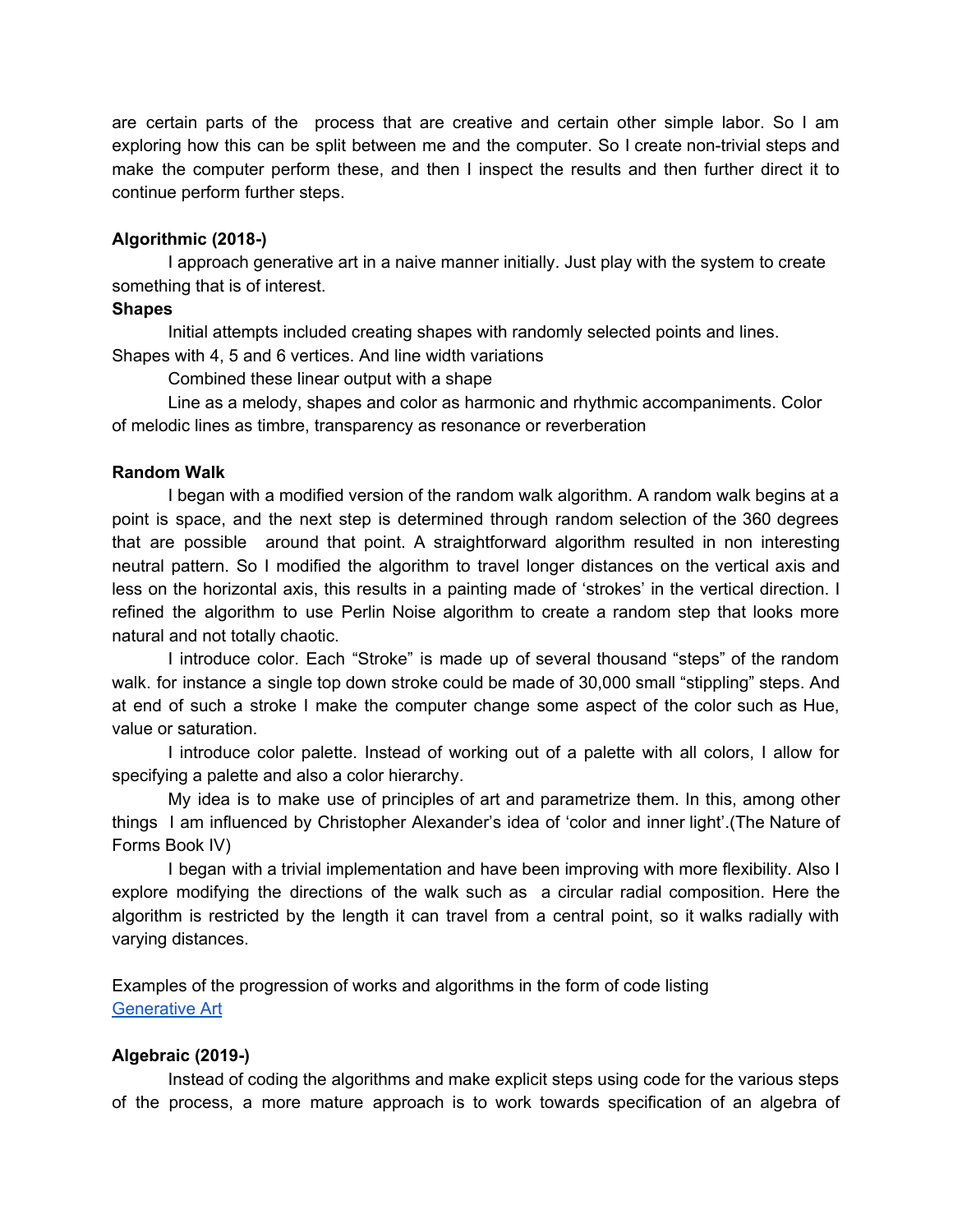shapes and colors and arrive at a systematic specification of a 'class of paintings', much like we define an algebra in mathematics. Such an algebra would result in a series of works with certain characteristics. And the computer would then work based on this algebra. And the algorithm itself will be more of a generic blackbox. Shape Grammars have existed for long time (Stiny and Gips, '71), but only the advent of fast hardware is now making it possible for real time use. Also it had been approached academically so far rather than artistically. I wish to make some progress there.

# **Approach**

The overall approach to creating the paintings can be divided into the following two **1.Formal paintings**

Using the elements point, line, shape, color, and space explore each element as a formal element and variations and possibilities and combine them into a composition.

Essentially you pick an element, say the Point. And see what we can do with it. We can place it in space, we can add more points, we can vary its size, its color can arrange to form a rhythm and so on. Similarly we can take a line play with it by varying its width, color, make it dotted, dashed, etc form shapes using it, arrange them in many ways and so on.

## **2.Visual Idea**

Now we come to the 'idea' or inspiration for creating these works.

Once the mechanism for specifying an algebra and ability to make a computer generate work from this algebra is stabilized, I want to seed each Algebra using 'Visual ideas'.

Hans Hoffman says a musical idea should be expressed through music, a literary idea through literature and a visual/painterly idea through painting. My takeaway on this is, a visual idea is an idea that is best expressed visually.

A particular curve which has a certain movement is a visual idea. The way two shapes connect is a visual idea. Two colors merging is a visual idea. A spiral is a visual idea. These are purely abstract visual ideas.

Visual ideas can also be extracted from what we observe. Transparency, Translucency, refraction etc are visual ideas that occur in nature.

For instance a halo on a misty day around a light source is a visual idea, we can express it with words but best experienced visually. So I want to collect visual ideas, and create algebras out of them that will result in an expression of a more abstract form of this idea.